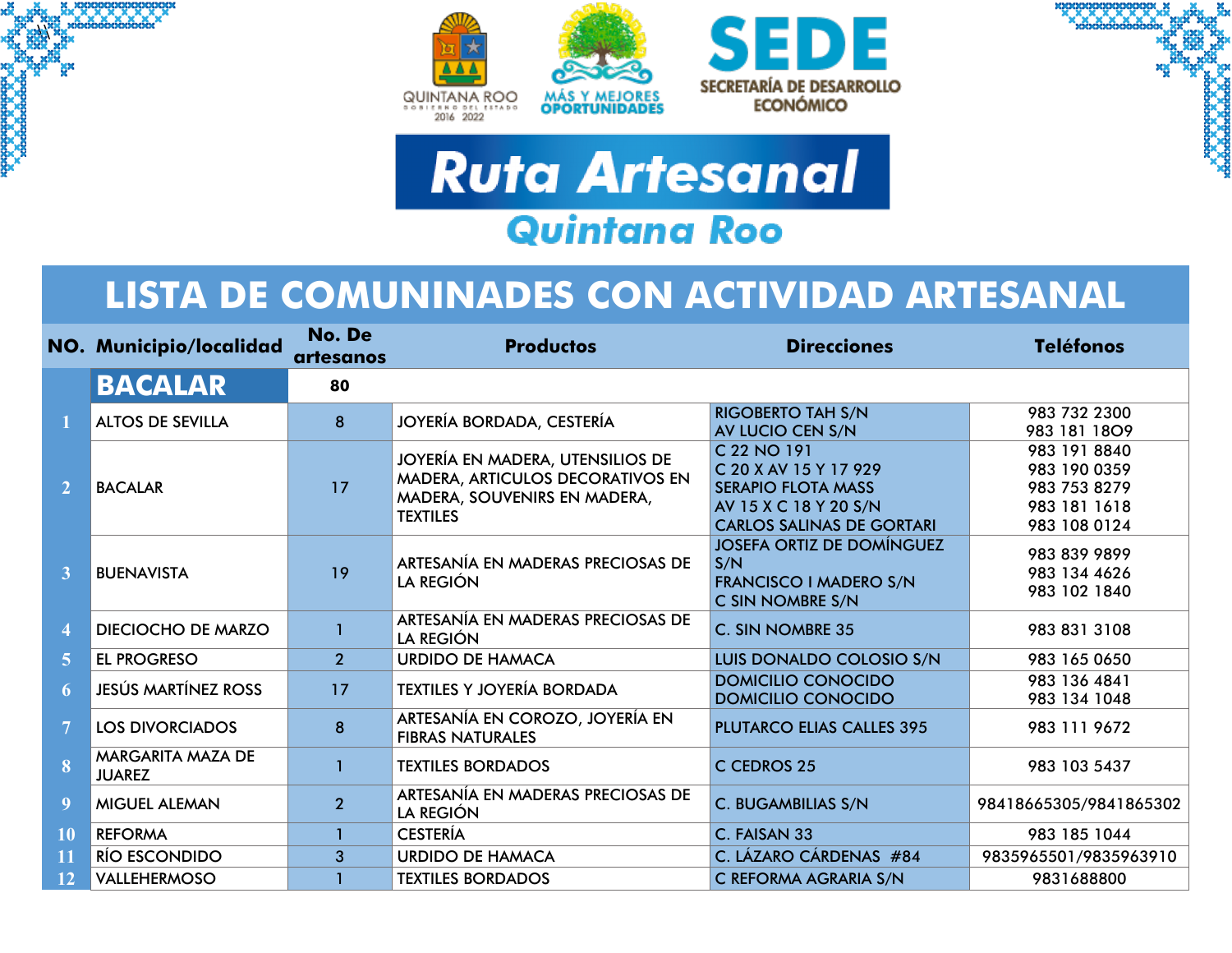| NO. Municipio/localidad        | No. De<br>artesanos | <b>Productos</b>                                                                         | <b>Direcciones</b>                                                                                                                                                        | <b>Teléfonos</b>                                                        |
|--------------------------------|---------------------|------------------------------------------------------------------------------------------|---------------------------------------------------------------------------------------------------------------------------------------------------------------------------|-------------------------------------------------------------------------|
| <b>BENITO</b><br><b>JUAREZ</b> | 40                  |                                                                                          |                                                                                                                                                                           |                                                                         |
| <b>CANCÚN</b>                  | 40                  | <b>GUAYABERAS, URDIDO DE HAMACA,</b><br>ARTESANÍA EN MADERA Y JOYERÍA EN<br><b>PLATA</b> | CALLE MOSQUITO MZA 29 LT 11<br>PRIV 5TA EL ABEDUL MZ 24 LT 2 C 38<br>CHDA DE LA LLAVE M-113 L-1 C-1664A<br><b>SM-200</b><br>C 14 MZA 8 LT 1 E 1408 B SPMZA 96 CP<br>77535 | 998 156 1661<br>998 214 8895<br>9988465373 / 9984233552<br>762 117 5856 |

| NO. | <b>Municipio/localidad</b> | No. De<br>artesanos | <b>Productos</b>                                                                                     | <b>Direcciones</b>                                                                                                                                                                                       | <b>Teléfonos</b>                                                                               |
|-----|----------------------------|---------------------|------------------------------------------------------------------------------------------------------|----------------------------------------------------------------------------------------------------------------------------------------------------------------------------------------------------------|------------------------------------------------------------------------------------------------|
|     | <b>COZUMEL</b>             | 53                  |                                                                                                      |                                                                                                                                                                                                          |                                                                                                |
|     | <b>COZUMEL</b>             | 53                  | ARTESANÍA Y JOYERÍA EN CORAL NEGRO<br>Y MATERIALES MARINOS, ARTESANÍA EN<br><b>MADERA Y EN HUESO</b> | 25 AV SUR X C 7 E HIDALGO<br>CALLE 130 AV. ENTRE 7 SU HIDALGO<br>$C$ 7 SUR X 25 Y 30 AV SUR<br>CALLE 20 SU R X CALLE 29<br>100 AV. SUR X C 7 Y 11 SUR<br>50 AV SUR X C 5<br>C 17 SUR X FCO J MUJICA Y 35 | 9871116905<br>9878783251<br>9871190581<br>9831582306<br>9871169027<br>9878785589<br>9871199280 |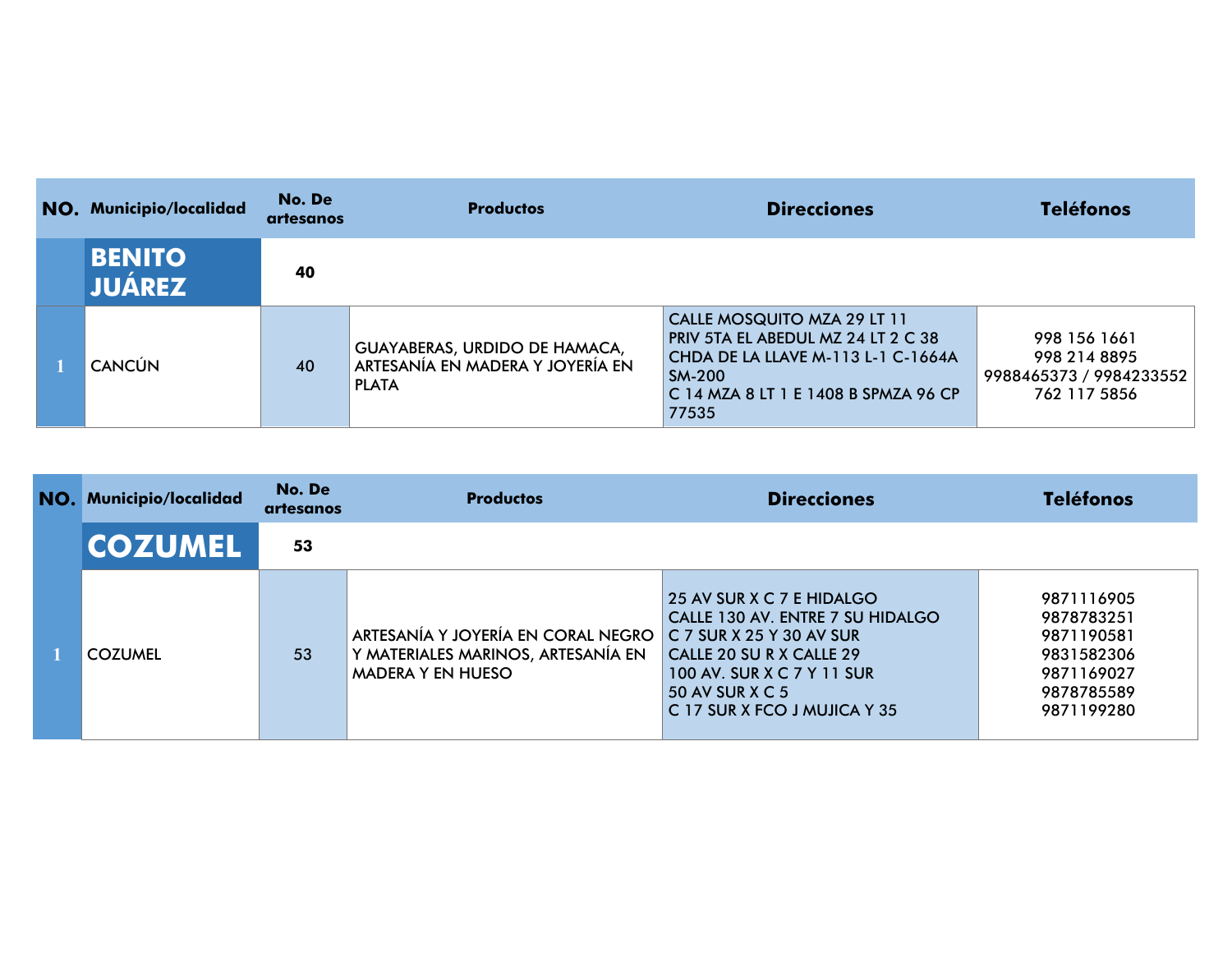|                | No. Municipio/localidad                 | No. De<br>artesanos | <b>Productos</b>                                                               | <b>Direcciones</b>                                | <b>Teléfonos</b>                       |
|----------------|-----------------------------------------|---------------------|--------------------------------------------------------------------------------|---------------------------------------------------|----------------------------------------|
|                | <b>FELIPE CARRILLO</b><br><b>PUERTO</b> | 1130                |                                                                                |                                                   |                                        |
| $\mathbf{1}$   | <b>BETANIA</b>                          | 19                  | <b>TEXTILES BORDADOS Y URDIDO DE</b><br><b>HAMACA</b>                          | C SIN NOMBRE S/N                                  | 9831826575                             |
| $\mathbf{2}$   | <b>CANTZEPCHEN</b>                      | $\mathbf{1}$        | <b>URDIDO DE HAMACA</b>                                                        | C. SIN NOMBRE S/N                                 |                                        |
| 3              | <b>CHACCHOBEN</b>                       | $\overline{2}$      | URDIDO DE HAMACA, MUEBLES DE<br><b>MADERA</b>                                  | C SIN NOMBRE S/N                                  | 9831406111<br>9831374432               |
| 4              | <b>CHANCAH DERREPENTE</b>               | 3                   | <b>CESTERÍA Y TEXTILES BORDADOS</b>                                            | AV. LOS TRES REYES S/N<br><b>C.SIN NOMBRE S/N</b> | 9831062203<br>9837533226               |
| 5.             | <b>CHUNHUAS</b>                         | 3                   | <b>TEXTILES BORDADOS Y URDIDO DE</b><br><b>HAMACA</b>                          | <b>C.SIN NOMBRE S/N</b>                           | 9831247411<br>9838096721               |
| 6 <sup>1</sup> | <b>CHUNHUHUB</b>                        | 85                  | <b>TEXTILES BORDADOS, URDIDO DE</b><br>HAMACA, ARTESANÍA TALLADA EN<br>PIEDRA, | C SIN NOMBRE S/N                                  | 9831385400                             |
| $\overline{7}$ | <b>DZULA</b>                            | 29                  | TALLADO DE MADERA, URDIDO DE<br>HAMACA, TEXTILES BORDADOS                      | C SIN NOMBRE S/N                                  | 9831125844<br>9834884545<br>9837007426 |
| 8              | <b>EMILIANO ZAPATA</b>                  | 38                  | <b>TEXTILES CON DESHILADO</b>                                                  | C. IGNACIO ZARAGOZA 119                           | 9831140776                             |
| 9 <sup>°</sup> | <b>FELIPE CARRILLO PUERTO</b>           | 94                  | <b>TEXTILES BORDADOS, URDIDO DE</b><br> HAMACA, ARTESANÍA EN MADERA            | <b>AND CHICHEN ITZA 501</b>                       | 9831349738                             |
| $10-1$         | <b>FRANCISCO I. MADERO</b>              | 44                  | <b>URDIDO DE HAMACA</b>                                                        | C. SAN JOSE S/N                                   | 9831163490                             |
|                | 11 HOBOMPICH                            | 16                  | <b>TEXTILES BORDADOS, URDIDO DE</b><br><b>HAMACA</b>                           | <b>HOBOMPICH S/N</b>                              | 9831247293<br>9831163847               |
|                | <b>12 IGNACIO MANUEL ALTAMIRANO</b>     | 34                  | <b>TEXTILES DESCHILADOS Y URDIDO</b><br><b>DE HAMACA</b>                       | <b>C.SIN NOMBRE S/N</b>                           | 9831126901                             |
|                | 13 KAMPOCOLCHÉ NUEVO                    | 96                  | <b>URDIDO DE HAMACA</b>                                                        | C SIN NOMBRE S/N                                  | 983 132 0069<br>984 315 4417           |
|                | 14 KOPCHEN                              | 15                  | <b>CESTERÍA</b>                                                                | C. SIN NOMBRE S/N                                 | 9837003821<br>9831065849               |
|                | <b>15 LAGUNA KANA</b>                   | 1                   | <b>TEXTILES BORDADOS</b>                                                       | C. SIN NOMBRE S/N                                 | 9831062203                             |
|                | 16 NOH-BEC                              | 1                   | <b>ARTESANÍA CON FIBRAS</b><br><b>VEGETALES</b>                                | <b>C.SIN NOMBRE S/N</b>                           |                                        |
|                | 17 NOH-CAH                              | 2 <sup>1</sup>      | <b>URDIDO DE HAMACA</b>                                                        | <b>C.SIN NOMBRE S/N</b>                           | 9838096902<br>9831822459               |
|                | <b>18 NUEVA LORÍA</b>                   | 43                  | <b>TEXTILES DESHILADOS</b>                                                     | C SIN NOMBRE S/N                                  | 9831075283/<br>9834881702 CASA         |
|                | 19 NUEVO ISRAEL                         | 40                  | <b>TEXTILES BORDADOS</b>                                                       |                                                   | 9842346691                             |
|                | 20 POLINKIN                             | 1                   | <b>ARTESANÍA DE MADERA PRECIOSA</b><br><b>DE LA REGIÓN</b>                     | C MANGOS S/N                                      | 983 212 6309                           |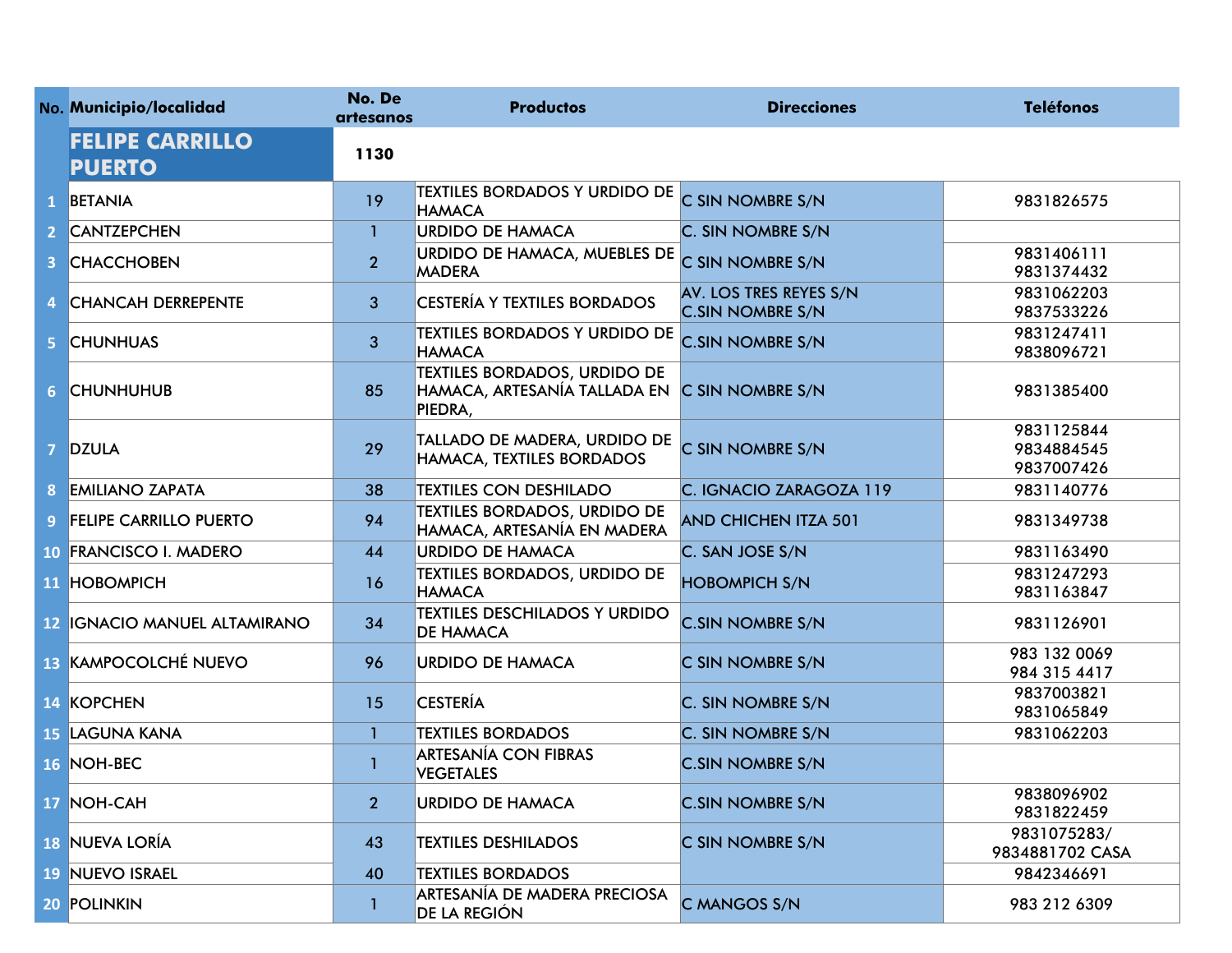| 21 POLYUC                 | 13               | URDIDO DE HAMACA, ARTESANÍA<br><b>EN MADERA Y FIBRAS VEGETALES</b>                                                       | <b>C.SIN NOMBRE S/N</b> | 9837001789                                                                       |
|---------------------------|------------------|--------------------------------------------------------------------------------------------------------------------------|-------------------------|----------------------------------------------------------------------------------|
| 22 PRESIDENTE JUÁREZ      | 32               | <b>TEXTILES BORDADOS, URDIDO DE</b><br>HAMACA, ARTESANÍA EN MADERA                                                       | <b>C.SIN NOMBRE S/N</b> | 9831570904                                                                       |
| 23 RAMONAL                | 10               | <b>URDIDO DE HAMACA</b>                                                                                                  | <b>C.SIN NOMBRE S/N</b> | 9831146737                                                                       |
| 24 SAN FELIPE BERRIOZABAL | $\mathbf{1}$     | <b>TEXTILES BORDADOS Y URDIDO DE</b><br><b>HAMACA</b>                                                                    | C. SIN NOMBRE S/N       |                                                                                  |
| 25 SAN FRANCISCO AKÉ      | 25               | <b>URDIDO DE HAMACA</b>                                                                                                  | C. SIN NOMBRE S/N       | 9838357335                                                                       |
| 26 SAN JOSÉ II            | $\mathbf{1}$     | <b>TEXTILES BORDADOS</b>                                                                                                 | C IGNACIO ALDAMA S/N    |                                                                                  |
| 27 SAN LUIS               | $\boldsymbol{4}$ | <b>TEXTILES BORDADOS</b>                                                                                                 | <b>C.SIN NOMBRE S/N</b> | 9831854426                                                                       |
| 28 SANTA LUCIA            | 14               | URDIDO DE HAMACA                                                                                                         | C. SIN NOMBRE S/N       | 9837004892                                                                       |
| 29 SANTA MARIA PONIENTE   | $\overline{5}$   | <b>TEXTILES BORDADOS Y URDIDO DE</b><br><b>HAMACA</b>                                                                    | C. SIN NOMBRE S/N       | 9834884428                                                                       |
| <b>30 SANTA ROSA</b>      | 93               | <b>TEXTILES BORDADOS, URDIDO DE</b><br>HAMACA, ARTESANÍA EN MADERA                                                       | <b>C.SIN NOMBRE S/N</b> | 983 125 1009                                                                     |
| 31 SEÑOR                  | $\overline{7}$   | <b>TEXTILES BORDADOS</b>                                                                                                 | C. SIN NOMBRE S/N       | 9831249479                                                                       |
| 32 TABI                   | $\mathbf{1}$     | <b>TEXTILES BORDADOS</b>                                                                                                 | C. SIN NOMBRE S/N       | 9831139602                                                                       |
| 33 TAC-CHIVO              | 30               | <b>URDIDO DE HAMACA</b>                                                                                                  | <b>TAC-CHIVO S/N</b>    | 9831115632                                                                       |
| 34 TEPICH                 | 32               | <b>TEXTILES BORDADOS Y URDIDO DE</b><br><b>HAMACA</b>                                                                    | C SIN NOMBRE S/N        | 9831851379                                                                       |
| 35 TIHOSUCO               | 43               | <b>TEXTILES BORDADOS, URDIDO DE</b><br>HAMACA, ARTESANÍA EN FIBRAS<br>VEGETALES, Y ARTESANÍA TALLADA<br><b>EN PIEDRA</b> | C. SIN NOMBRE S/N       | 983 139 8280                                                                     |
| 36 TRAPICH                | 5 <sup>5</sup>   | <b>TEXTILES BORDADOS</b>                                                                                                 | <b>C.SIN NOMBRE S/N</b> | 9838091262                                                                       |
| 37 TUZIK                  | $\boldsymbol{6}$ | <b>TEXTILES BORDADOS</b>                                                                                                 | <b>C.SIN NOMBRE S/N</b> | 9834883809                                                                       |
| 38 UH MAY                 | 14               | <b>TEXTILES BORDADOS</b>                                                                                                 | <b>C.SIN NOMBRE S/N</b> | 9837009789                                                                       |
| 39 X-HAZIL SUR            | 29               | <b>TEXTILES BORDADOS A MANO</b>                                                                                          | C. SILVERIO TUN S/N     | 9837533784                                                                       |
| 40 XPICHIL                | 136              | <b>TEXTILES BORDADOS A MANO</b>                                                                                          | <b>C.SIN NOMBRE S/N</b> | 9838092732<br>9831060784<br>9837009805<br>9831778797<br>9831060784<br>9831052849 |
| 41 X-YATIL                | 19               | <b>URDIDO DE HAMACA</b>                                                                                                  | <b>C.SIN NOMBRE S/N</b> | 9831326864                                                                       |
| 42 YALCHEN                | $\overline{2}$   | <b>TEXTILES BORDADOS</b>                                                                                                 | C11 X 12 YMZA 25 S/N    | 9841864416                                                                       |
| 43 YAXLEY                 | 35               | <b>TEXTILES BORDADOS</b>                                                                                                 | C. YAXLEY S/N           | 9831050619                                                                       |
| 44 YODZONOT NUEVO         | $\boldsymbol{6}$ | CESTERÍA Y URDIDO DE HAMACA                                                                                              | <b>C.SIN NOMBRE S/N</b> | 9831320256                                                                       |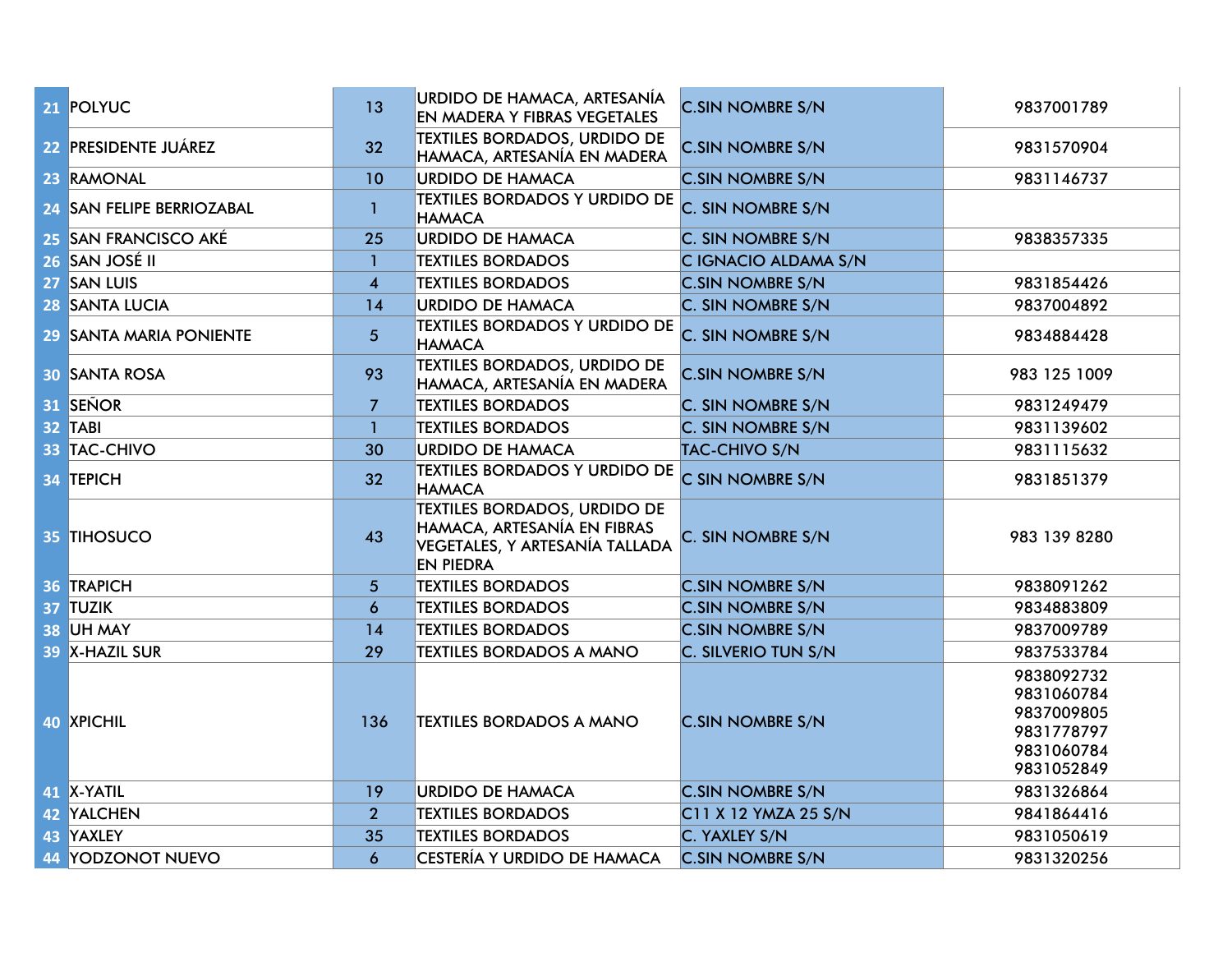| No. Municipio/localidad | No. De<br>artesanos | <b>Productos</b>                                           | <b>Direcciones</b>           | <b>Teléfonos</b> |
|-------------------------|---------------------|------------------------------------------------------------|------------------------------|------------------|
| <b>ISLA MUJERES</b>     | 65                  |                                                            |                              |                  |
| <b>ISLA MUJERES</b>     | 65                  | <b>ARTESANÍA Y JOYERIA EN MATERIALES</b><br><b>MARINOS</b> | C JOSE MARIA SABATINI MZ 251 | 998 846 1462     |

|                | No. Municipio/localidad             | No. De<br>artesanos     | <b>Productos</b>                                                                                                         | <b>Direcciones</b>                                         | <b>Teléfonos</b>             |
|----------------|-------------------------------------|-------------------------|--------------------------------------------------------------------------------------------------------------------------|------------------------------------------------------------|------------------------------|
|                | <b>JOSE MARIA</b><br><b>MORELOS</b> | 397                     |                                                                                                                          |                                                            |                              |
|                | <b>CAFETAL GRANDE</b>               | 6                       | <b>TEXTILES BORDADOS</b>                                                                                                 | CAFETAL GRANDE J.M.M.                                      |                              |
|                | <b>CANDELARIA</b>                   | 1                       | <b>TEXTILES BORDADOS</b>                                                                                                 | <b>C.SIN NOMBRE S/N</b>                                    |                              |
| 3              | <b>DOS AGUADAS</b>                  | 3                       | <b>TEXTILES BORDADOS</b>                                                                                                 | <b>C.SIN NOMBRE S/N</b>                                    | 9971089508                   |
| 4              | <b>DZIUCHE</b>                      | 16                      | <b>TEXTILES BORDADOS</b>                                                                                                 | <b>C.SIN NOMBRE S/N</b>                                    | 9831349600                   |
| 5              | <b>EL CAFETALITO</b>                | 1                       | <b>URDIDO DE HAMACA</b>                                                                                                  | C. EL CEDRO S/N EL CAFETALITO                              |                              |
| 6              | <b>EL TRIUNFO</b>                   | $\mathbf{1}$            | <b>URDIDO DE HAMACA</b>                                                                                                  | <b>C.SIN NOMBRE S/N</b>                                    |                              |
| 7 <sup>1</sup> | <b>HUAYMAX</b>                      | 51                      | <b>TEXTILES BORDADOS Y URDIDO DE</b><br><b>HAMACA</b>                                                                    | <b>C.SIN NOMBRE S/N</b>                                    | 9841656839                   |
|                | <b>8</b> JAVIER ROJO GÓMEZ          | 8                       | <b>URDIDO DE HAMACA</b>                                                                                                  | C SANTIAGO PACHECO CRUZ S/N                                | 9971299724                   |
|                | 9 JOSÉ MARÍA MORELOS                | 139                     | <b>TEXTILES BORDADOS, URDIDO DE</b><br>HAMACA, ARTESANÍA EN FIBRAS<br>VEGETALES, Y ARTESANÍA TALLADA EN<br><b>MADERA</b> | <b>VICENTE GUERRERO S/N</b><br>C SANTIAGO PACHECO CRUZ S/N | 999 197 7156<br>997 129 9724 |
|                | 10 LA ESPERANZA                     | 20                      | <b>TEXTILES BORDADOS Y URDIDO DE</b><br><b>HAMACA</b>                                                                    | <b>C.SIN NOMBRE S/N</b>                                    |                              |
|                | 11 LA PRESUMIDA                     | 6                       | <b>TEXTILES BORDADOS</b>                                                                                                 | <b>C.SIN NOMBRE S/N</b>                                    | 9971111173                   |
|                | 12 NARANJAL                         | 14                      | <b>TEXTILES BORDADOS</b>                                                                                                 | <b>C.SIN NOMBRE S/N</b>                                    |                              |
|                | 13 OTHÓN P. BLANCO                  | 2 <sup>1</sup>          | <b>TEXTILES BORDADOS</b>                                                                                                 | C. 32 X AV.23 Y 25 S/N                                     |                              |
| 14             | PLAN DE LA NORIA<br><b>ORIENTE</b>  | $\mathbf{1}$            | ARTESANÍA TALLADA EN MADERA                                                                                              | C. EMILIANO ZAPATA S/N                                     | 9837003880                   |
|                | <b>15 POZO PIRATA</b>               | $\overline{\mathbf{4}}$ | <b>URDIDO DE HAMACA</b>                                                                                                  | POZO PIRATA, S/N J.M.M                                     | 9858520486                   |
|                | 16 SABÁN                            | 73                      | <b>TEXTILES BORDADOS Y URDIDO DE</b><br><b>HAMACA</b>                                                                    | <b>C.SIN NOMBRE S/N</b>                                    | 9841784627                   |
|                | 17 SACALACA                         | 17                      | <b>TEXTILES BORDADOS Y URDIDO DE</b><br><b>HAMACA</b>                                                                    | <b>C.SIN NOMBRE S/N</b>                                    | 9971417610                   |
|                | <b>18 SAN CARLOS</b>                | 18                      | <b>URDIDO DE HAMACA</b>                                                                                                  | <b>SAN CARLOS 1 S/N</b>                                    |                              |
|                | 19 SAN DIEGO                        | $\overline{7}$          | <b>TEXTILES BORDADOS</b>                                                                                                 | <b>C.SIN NOMBRE S/N</b>                                    | 9831230678                   |
|                | <b>20 SAN JUAN ORIENTE</b>          | $\mathbf{1}$            | <b>TEXTILES BORDADOS</b>                                                                                                 | <b>SAN JUAN ORIENTE S/N</b>                                |                              |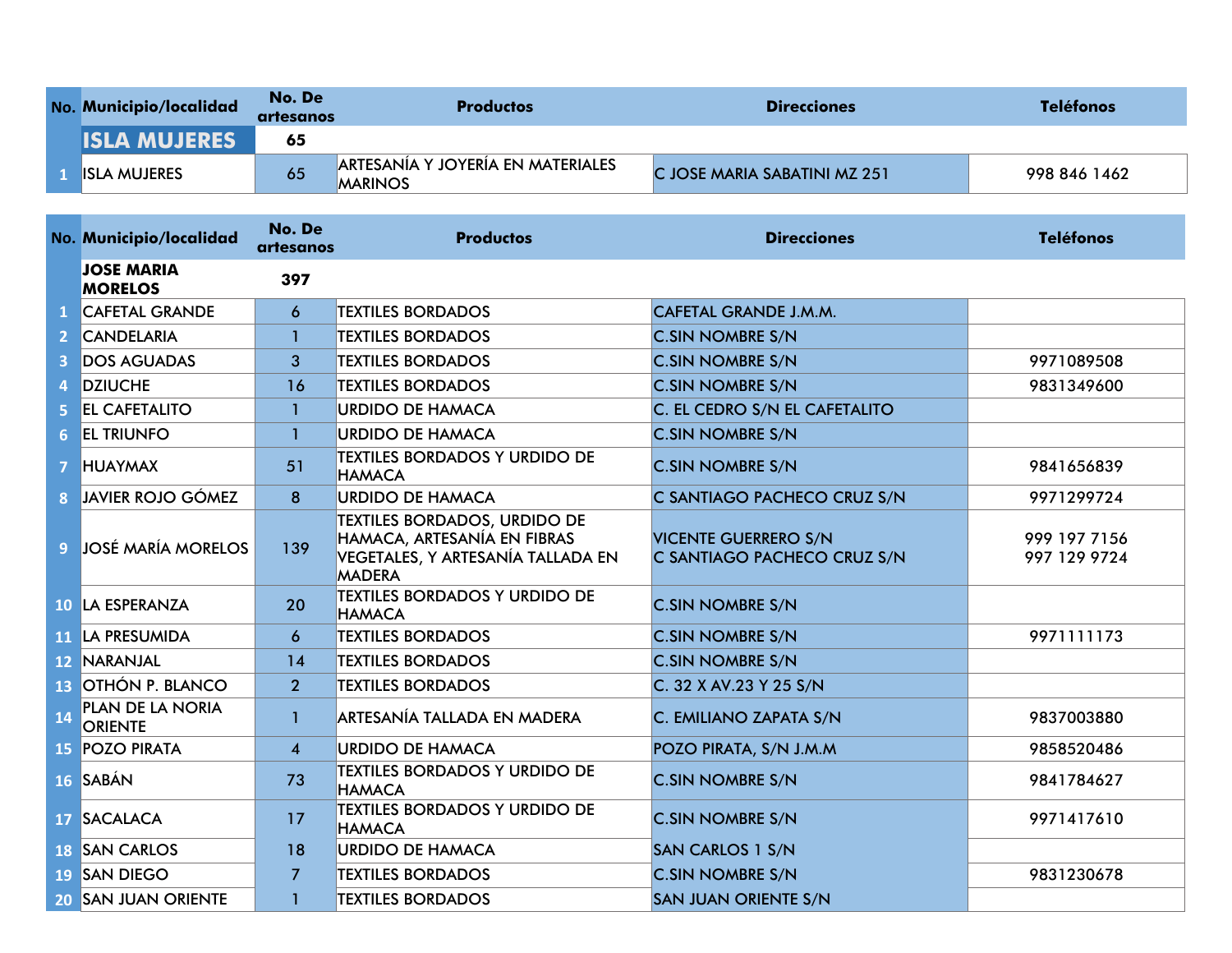|            | 21 SANTA GERTRUDIS                   | <b>TEXTILES BORDADOS</b> | <b>C.SIN NOMBRE S/N</b>  |            |
|------------|--------------------------------------|--------------------------|--------------------------|------------|
|            | <b>22 TABASCO/SABAN</b>              | <b>TEXTILES BORDADOS</b> | <b>IC.SIN NOMBRE S/N</b> |            |
| <b>SPA</b> | <b>VENUSTIANO</b><br><b>CARRANZA</b> | <b>IURDIDO DE HAMACA</b> | <b>IC.SIN NOMBRE S/N</b> |            |
|            | <b>24 XQUEROL</b>                    | <b>TEXTILES BORDADOS</b> | <b>XQUEROL S/N</b>       | 9971055170 |

|                | No. Municipio/localidad          | No. De<br>artesanos | <b>Productos</b>                                                                                                         | <b>Direcciones</b>                                       | <b>Teléfonos</b>           |
|----------------|----------------------------------|---------------------|--------------------------------------------------------------------------------------------------------------------------|----------------------------------------------------------|----------------------------|
|                | <b>LÁZARO</b><br><b>CÁRDENAS</b> | 448                 |                                                                                                                          |                                                          |                            |
|                | 1 AGUA AZUL                      | 12                  | <b>URDIDO DE HAMACA</b>                                                                                                  | <b>C.SIN NOMBRE S/N</b>                                  |                            |
| $\overline{2}$ | <b>BENITO JUÁREZ</b>             | 2 <sup>1</sup>      | <b>TEXTILES BORDADOS</b>                                                                                                 | <b>LOC BENITO JUAREZ S/N</b>                             |                            |
| $\overline{3}$ | <b>CHIQUILÁ</b>                  | 8                   | <b>CONCHAS Y MATERIALES MARINOS</b>                                                                                      | C. PABLO CRUZ X OLIVEROS S/N                             | 984 129 3892               |
| 4              | <b>CRISTOBAL COLÓN</b>           | $\mathbf{1}$        | <b>TEXTILES BORDADOS</b>                                                                                                 | <b>C.SIN NOMBRE S/N</b>                                  |                            |
| 5.             | <b>EL IDEAL</b>                  | 8                   | <b>TEXTILES BORDADOS</b>                                                                                                 | <b>LOC EL IDEAL S/N</b>                                  |                            |
|                | 6 <b>EL NARANJAL</b>             | 13                  | <b>CESTERÍA Y TEXTILES BORDADOS</b>                                                                                      | <b>C.SIN NOMBRE S/N</b>                                  | 984 125 2061               |
| 7.             | <b>EL POCITO</b>                 | 8                   | <b>TEXTILES BORDADOS</b>                                                                                                 | <b>C.SIN NOMBRE S/N</b>                                  | 9981293296                 |
| 8 <sup>1</sup> | <b>HOLBOX</b>                    | 17                  | CONCHAS Y MATERIALES MARINOS Y<br>ARTESANÍA EN MADERA                                                                    | <b>PASEO KUKA X CHAC CHI 171</b>                         | 9841292483                 |
| 9              | <b>IGNACIO ZARAGOZA</b>          | $\mathbf{3}$        | <b>TEXTILES BORDADOS</b>                                                                                                 | C MIGUEL HIDALGO MZ 93                                   |                            |
|                | 10 JUÁREZ                        | 15                  | <b>URDIDO DE HAMACA</b>                                                                                                  | <b>BENITO JUAREZ S/N</b>                                 |                            |
|                | <b>11 KANTUNILKIN</b>            | 90                  | <b>TEXTILES BORDADOS, URDIDO DE</b><br>HAMACA, ARTESANÍA EN FIBRAS<br>VEGETALES, Y ARTESANÍA TALLADA EN<br><b>MADERA</b> | CALLE 1° DE MAYO X COZUMEL<br><b>20 DE NOVIEMBRE S/N</b> | 9842111317<br>984 277 0018 |
|                | <b>12 LAGUNA COSTA RICA</b>      | $\mathbf{1}$        | <b>URDIDO DE HAMACA</b>                                                                                                  | <b>C.SIN NOMBRE S/N</b>                                  |                            |
|                | <b>13 NUEVO DURANGO</b>          | 38                  | <b>URDIDO DE HAMACA</b>                                                                                                  | C. BENITO JUAREZ S/N                                     | 9842417979/9840210794      |
|                | <b>14 NUEVO XCAN</b>             | $\overline{7}$      | <b>URDIDO DE HAMACA</b>                                                                                                  | <b>LOC NUEVO XCAN</b>                                    |                            |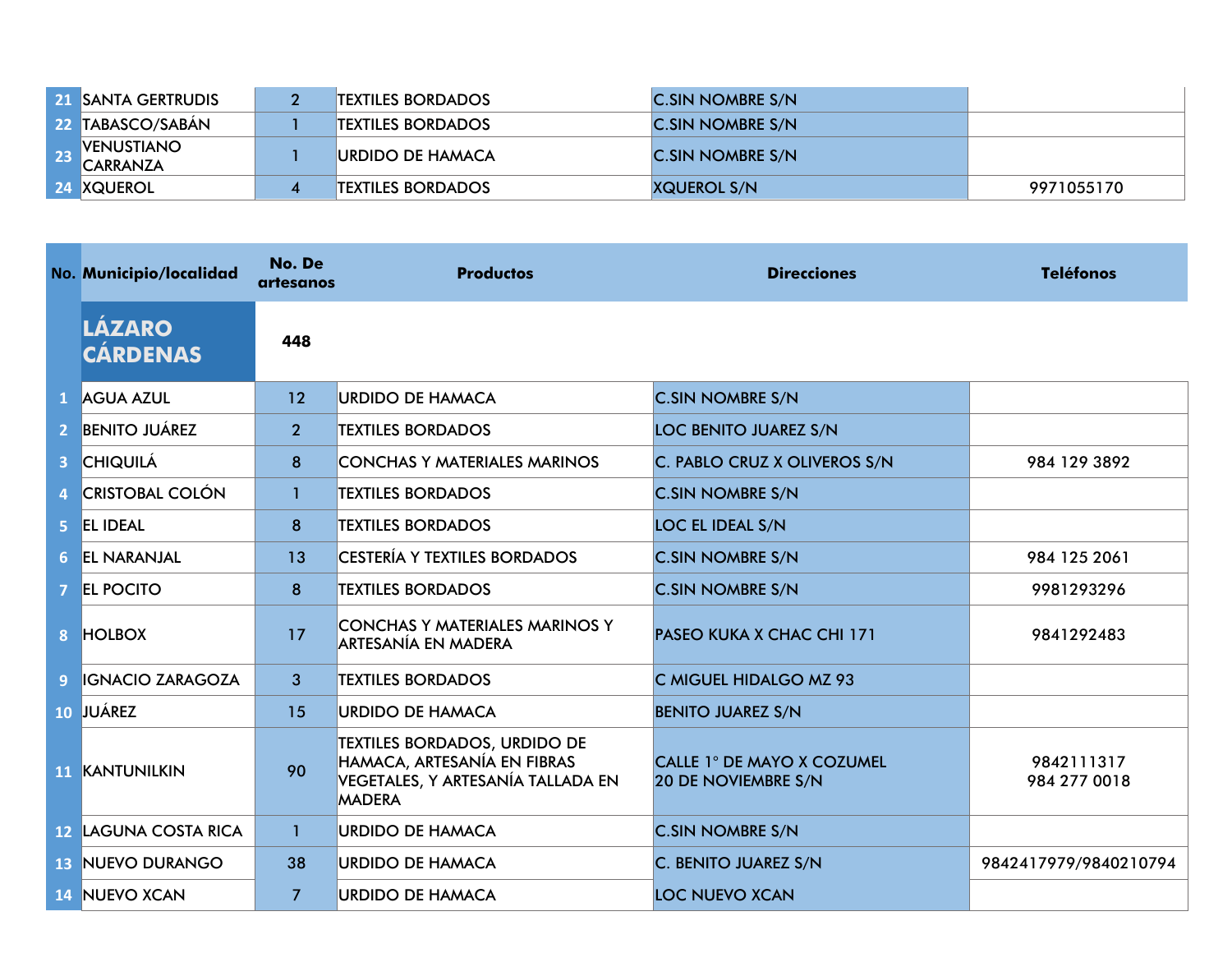| <b>15 SAN FRANCISCO</b>    | 12  | <b>TEXTILES BORDADOS</b>                               | <b>CALLE FRANCISCO VILLA X VICENTE</b><br><b>GUERRERO S/N</b> | 9843172103 |
|----------------------------|-----|--------------------------------------------------------|---------------------------------------------------------------|------------|
| <b>16 SAN JUAN DE DIOS</b> | 17  | <b>TEXTILES BORDADOS</b>                               | C 12 / C 17 Y C 15 M 13                                       |            |
| 17 SAN LORENZO             | 18  | <b>TEXTILES BORDADOS</b>                               | <b>C.SIN NOMBRE S/N</b>                                       |            |
| <b>18 ISAN MARTINIANO</b>  | 21  | <b>TEXTILES BORDADOS, Y URDIDO DE</b><br><b>HAMACA</b> | <b>C.SIN NOMBRE S/N</b>                                       | 9841367165 |
| 19 TRES MARÍAS             | 5   | <b>TEXTILES BORDADOS</b>                               | <b>C.SIN NOMBRE S/N</b>                                       |            |
| <b>20 TRES REYES</b>       | 5   | <b>TEXTILES BORDADOS</b>                               | C.08X13                                                       |            |
| 21 VALLADOLID NUEVO        | 124 | <b>TEXTILES BORDADOS, Y URDIDO DE</b><br><b>HAMACA</b> | AV. 21 DE MARZO X 12 DE OCTUBRE S/N                           | 9982444490 |
| 22 NICENTE GUERRERO        | 23  | <b>TEXTILES BORDADOS, Y URDIDO DE</b><br><b>HAMACA</b> | <b>VENUSTIANO CARRANZA X MIGUEL H.</b>                        | 9841715071 |

| No. Municipio/localidad          | No. De<br>artesanos | <b>Productos</b>                                                                                                         | <b>Direcciones</b>                                                                                                                                                                                                | <b>Teléfonos</b>                                                                 |
|----------------------------------|---------------------|--------------------------------------------------------------------------------------------------------------------------|-------------------------------------------------------------------------------------------------------------------------------------------------------------------------------------------------------------------|----------------------------------------------------------------------------------|
| <b>OTHÓN P.</b><br><b>BLANCO</b> | 233                 |                                                                                                                          |                                                                                                                                                                                                                   |                                                                                  |
| <b>CALDERITAS</b>                | 3                   | <b>ARTESANÍA EN COCO (FRIBRAS</b><br>VEGETALES) Y TALLADO DE MADERA                                                      | <b>GUERRERO SUR S/N</b>                                                                                                                                                                                           | 9831369006                                                                       |
| <b>CHETUMAL</b>                  | 183                 | <b>TEXTILES BORDADOS, URDIDO DE</b><br>HAMACA, ARTESANÍA EN FIBRAS<br>VEGETALES, Y ARTESANÍA TALLADA EN<br><b>MADERA</b> | CALLE. JACOB GOMEZ MZA 49 LT 4<br><b>GRAL. FRANCISCO MAY 271</b><br>C. PEDRO SAENZ DE BARANDA 496<br>C. COAHUILA 177<br>CARMEN OCHOA DE MERINO 269 A<br><b>FLORENCIA 336 ENTRE BACALAR Y</b><br><b>BUNGABILIA</b> | 9831228999<br>9831589701<br>9831258982<br>9831585645<br>9831004501<br>9831101452 |
| <b>EL PALMAR</b>                 | $\overline{2}$      | ARTESANÍA EN FIBRAS VEGETALES                                                                                            | JOSE MARIA MORELOS ESQ. JUAN<br><b>ESCUTIA S/N</b>                                                                                                                                                                |                                                                                  |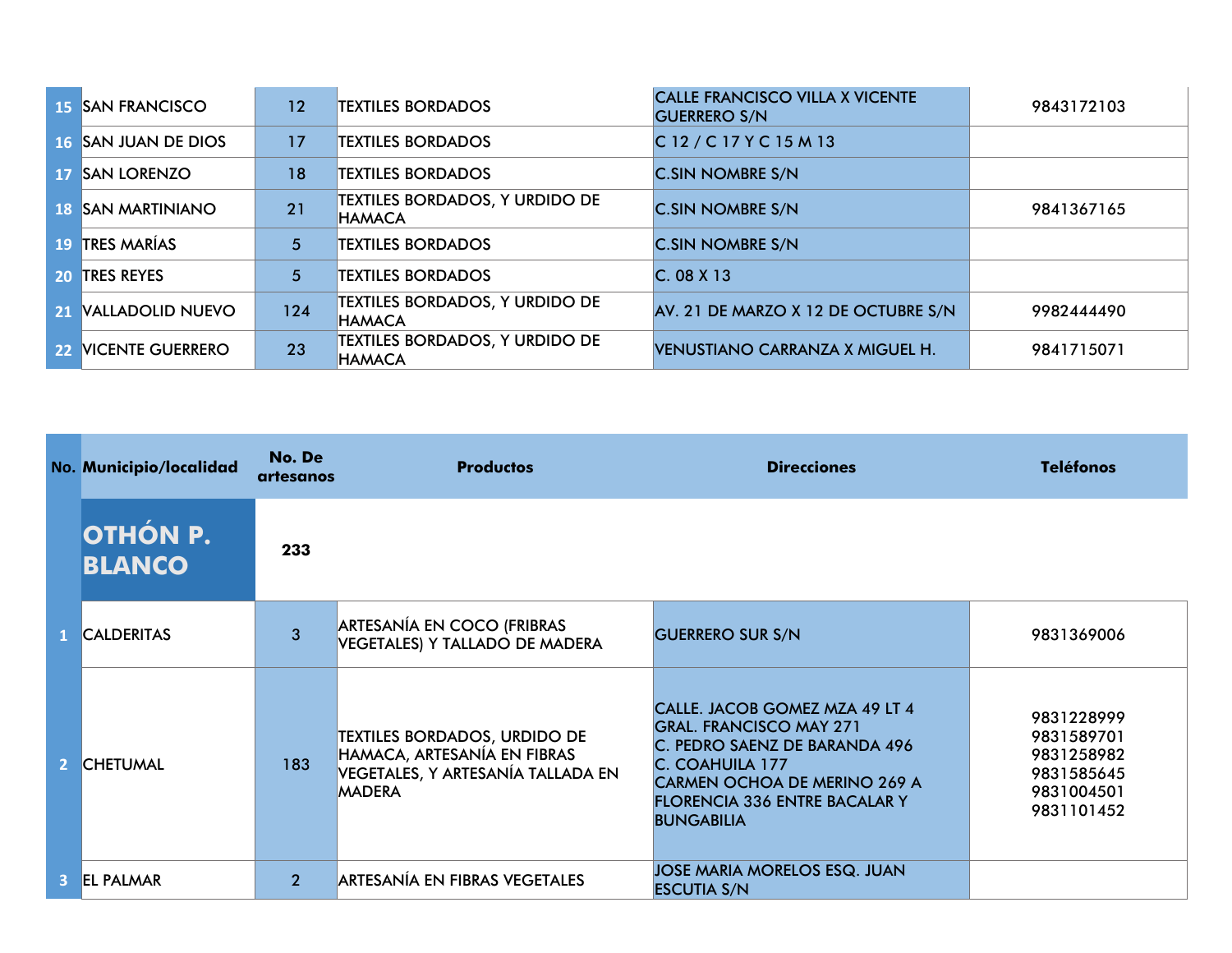|    | <b>FRANCISCO VILLA</b>               | 6              | <b>ARTESANÍA EN COROZO</b>                                 | <b>C.SIN NOMBRE S/N</b>                                                                                                                                           | 9831644850                               |
|----|--------------------------------------|----------------|------------------------------------------------------------|-------------------------------------------------------------------------------------------------------------------------------------------------------------------|------------------------------------------|
|    | 5 HUAY-PIX                           | 19             | <b>ARTESANÍA EN MADERA</b>                                 | ROSALIA YANNETY DE BORGE # 60 ENTRE<br><b>VICENTE GUERRERO</b><br><b>LAZARO CARDENAS 232 ENTRE</b><br><b>FRANCISCO I MADERO</b><br><b>MIGUEL BORGE MARTIN 120</b> | 9831045117<br>9831345869<br>983 132 9913 |
|    | <b>6 JAVIER ROJO GÓMEZ</b>           | $\mathbf{1}$   | <b>URDIDO DE HAMACA</b>                                    | JAVIER ROJO GOMEZ S/N J.M.M                                                                                                                                       |                                          |
|    | LÁZARO CÁRDENAS                      | 1              | ARTESANÍA EN MADERA                                        | <b>C. SIN NOMBRE</b>                                                                                                                                              | 9831069402                               |
|    | <b>8 MAHAHUAL</b>                    | $\overline{7}$ | ARTESANÍA EN MADERA, BORDADOS Y<br><b>URDIDO DE HAMACA</b> | CALLE ESTRELLA MZA 33 LT 15                                                                                                                                       | 9831025674                               |
|    | PEDRO JOAQUÍN<br><b>COLDWELL</b>     | $\overline{2}$ | ARTESANÍA EN MADERA, Y TEXTILES<br><b>BORDADOS</b>         | EJIDO PUCTÉ. AV. INDEPENDENCIA S/N                                                                                                                                | 9992747287                               |
|    | 10 SACXÁN                            | 2 <sup>1</sup> | <b>TEXTILES BORDADOS</b>                                   | <b>C.SIN NOMBRE S/N</b>                                                                                                                                           | 9837520527                               |
| 11 | <b>SERGIO BUTRON</b><br><b>CASAS</b> | $\overline{2}$ | <b>TEXTILES BORDADOS</b>                                   | <b>C.SIN NOMBRE S/N</b>                                                                                                                                           | 98316608109                              |
|    | <b>12 SUBTENIENTE LÓPEZ</b>          | $\overline{4}$ | ARTESANÍA EN FIBRAS VEGETALES                              | <b>C.SIN NOMBRE S/N</b>                                                                                                                                           | 9838394112                               |
|    | 13 XUL-HA                            | 1              | <b>CESTERÍA</b>                                            | <b>C.SIN NOMBRE S/N</b>                                                                                                                                           | 9831760097                               |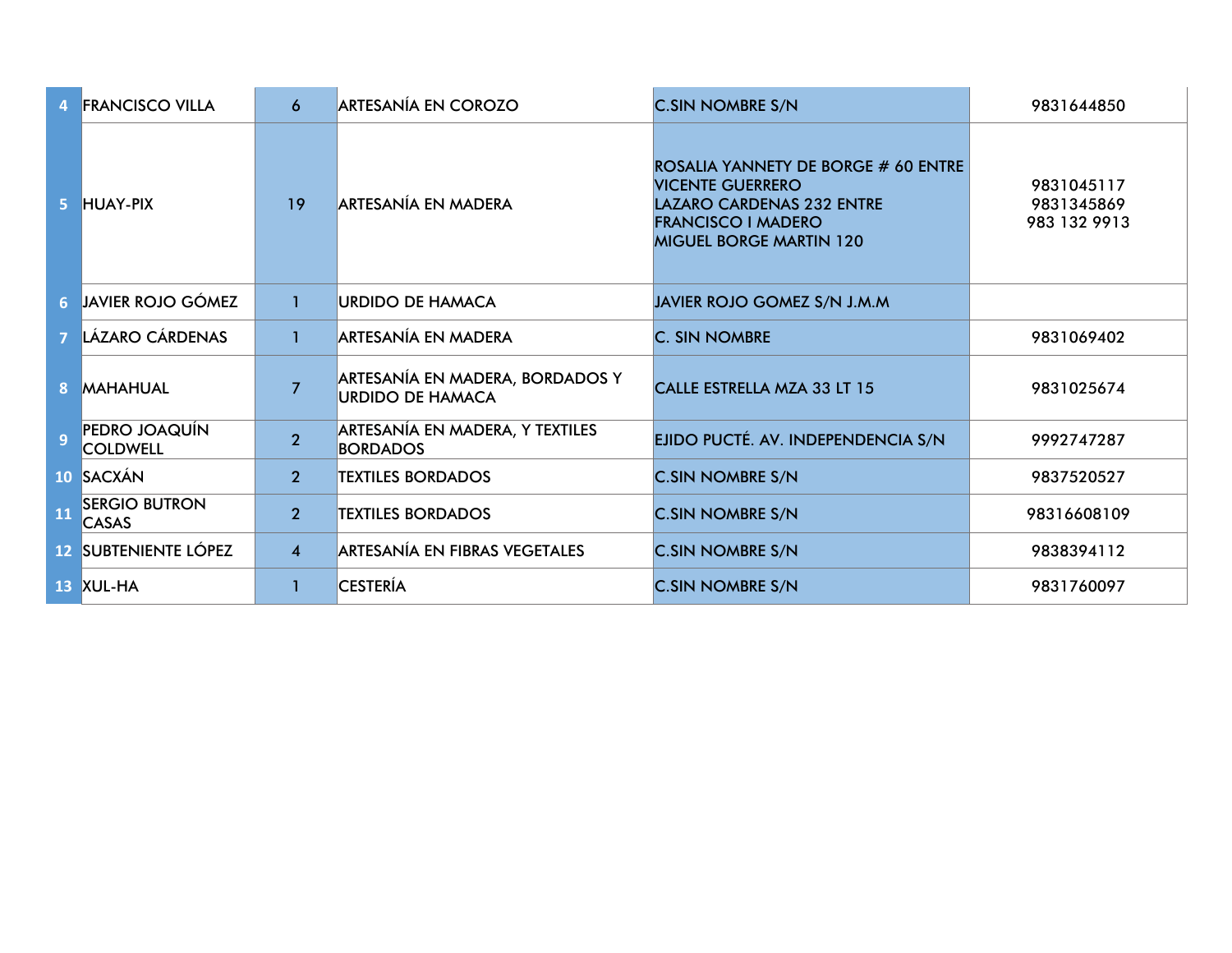|    | No. Municipio/localidad         | No. De<br>artesanos | <b>Productos</b>                                                                 | <b>Direcciones</b>                                                                                           | <b>Teléfonos</b>                                  |
|----|---------------------------------|---------------------|----------------------------------------------------------------------------------|--------------------------------------------------------------------------------------------------------------|---------------------------------------------------|
|    | <b>PUERTO</b><br><b>MORELOS</b> | 116                 |                                                                                  |                                                                                                              |                                                   |
|    | <b>LEONA VICARIO</b>            | 25                  | ARTESANIA TALLADA EN MADERA Y<br> URDIDO DE HAMACA, TEXTILES <br><b>BORDADOS</b> | <b>C.SIN NOMBRE S/N</b>                                                                                      | 9841256785<br>9982130959                          |
|    | 2 PUERTO MORELOS                | 90                  | ARTESANÍA EN MADERA, JOYERÍA                                                     | AV.JAVIER ROJO GOMEZ RE. 1 MZ 102<br>VILLAS MORELOS I, C. CATAMARAN MZ<br>39 LT 31 A<br>CARACOL MZA 62 LT 18 | 9861192630<br>9981317575/9871197874<br>9981032998 |
| 3. | <b>SAN PEDRO</b>                |                     | <b>TEXTILES BORDADOS</b>                                                         | <b>CARR COBA CHAN CHENS/N</b>                                                                                |                                                   |

| No. Municipio/localidad | No. De<br>artesanos | <b>Productos</b>                                                      | <b>Direcciones</b>                                                                                                           | <b>Teléfonos</b>                       |
|-------------------------|---------------------|-----------------------------------------------------------------------|------------------------------------------------------------------------------------------------------------------------------|----------------------------------------|
| <b>SOLIDARIDAD</b>      | 71                  |                                                                       |                                                                                                                              |                                        |
| <b>PLAYA DEL CARMEN</b> | 70                  | JOYERÍA, ARTESANÍA EN MATERIALES<br>MARINOS, TEXTILES, VIDRIO SOPLADO | CALLE 2 NORTE MZA 164 LT11<br>135 AV NORTE MZA 78 LT4 ENTRE CALLE<br>4 BIS Y CALLE 6 $\#150$<br>AV 10 CON 5 TA CALLE 88 LT15 | 9841467665<br>9841284329<br>9841204516 |
| 2 PUERTO AVENTURAS      |                     | <b>TEXTILES BORDADOS</b>                                              | DOMICILIO CONOCIDO                                                                                                           |                                        |